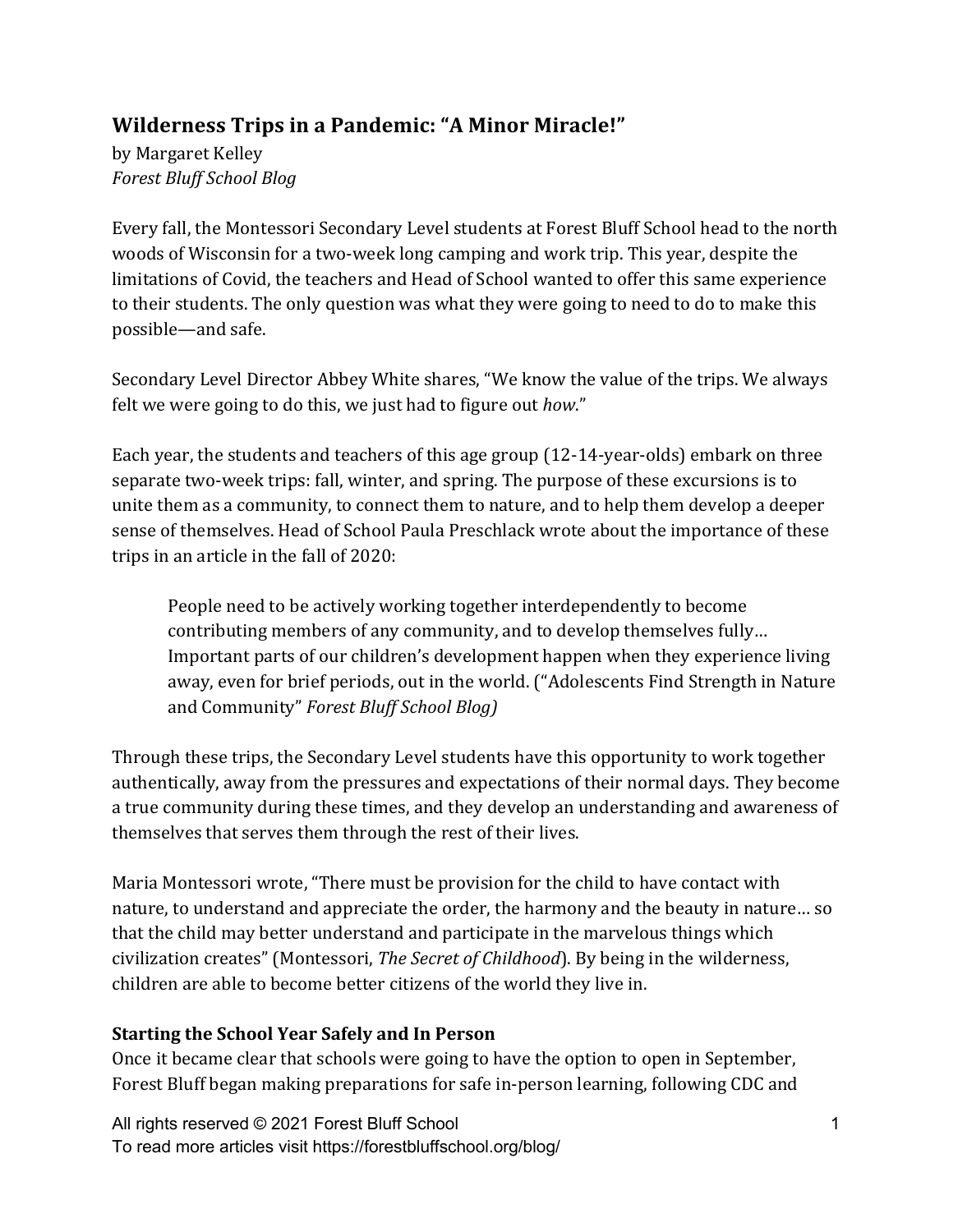Illinois Department of Public Health guidelines and recommendations. Co-founder and Head of Admissions Lynn Jessen came to school every day in the summer of 2020 with the constantly updating guidelines and a tape measure (to account for physical space). "We have to open," she said at the time. "Our students need us."

With that attitude, Forest Bluff was able to create a safe in-person learning plan so that every student who wanted could enter the building when the school year started.

In this spirit of creativity and persistence, the Secondary Level teachers turned their attention to the fall trip. "We wanted to show the students that you can always carry on in some way," Mrs. Preschlack comments. "We wanted to demonstrate for them that by persevering, we can still find reasons to live. Hope, joy, and community are always possible." Knowing how essential this experience was to the Montessori program, the teachers and staff began exploring every contingency, every necessary precaution, and every point of possible vulnerability.

#### **Preparing for the First Trip**

It became clear quite quickly that the first essential element of making the trip possible would be to establish trust with the parents. The parents needed to trust the school and the teachers fully in order to send their children anywhere with them in 2020. "Taking adolescents into the wilderness is daring to begin with," Mrs. Preschlack observes. "Doing it during a pandemic requires even more courage."

Mrs. Preschlack and Secondary Level Director Peter Dutko drove to each family's house individually in August of 2020 - thirteen homes in total. Ms. White joined the meetings once she completed her summer Montessori training. They met outside, wearing masks, to discuss the parents' feelings, fears, and hopes. These meetings built trust in two ways. First, Mr. Dutko was a new teacher to the school. None of the families had ever met him, so holding this meeting allowed them to see him in person and get to know him. Secondly, it affirmed that Forest Bluff was hearing and addressing every concern of every family before creating the plans for the trips. In this way, they were able to assess the risks and weigh them against the potential positives.

After collecting the information and concerns from all the individual meetings, the teachers, the school nurse Maggie Kelly, and Mrs. Preschlack began systematically creating a plan that addressed every single possibility. They considered the areas where the students would be at greatest risk, namely, transportation, sleeping, eating, working together, and passing non-community members on the drive or at the site, and sought to eliminate the risk of each of these points as much as possible. The students and three staff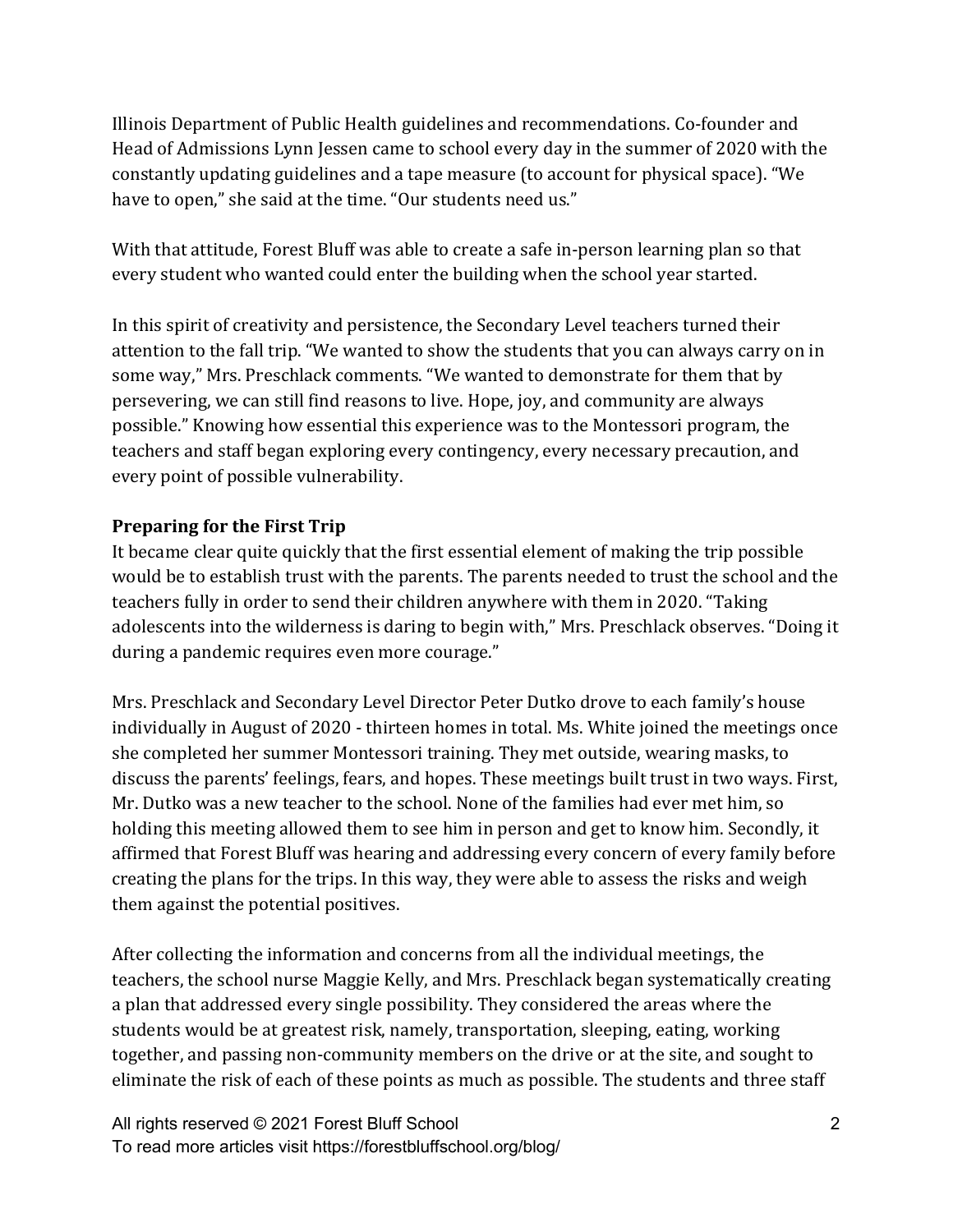members—Mr. Dutko, Ms. White, and Support Director John Dickson—would all be tested before starting the trip, sleep in separate tents, use a bleach solution to clean the dishes, wear masks while working outside, wipe down any common areas, and more. They put all these precautions into an organized plan that documented every known risk and their efforts to mitigate it.

Additionally, they created a flow-chart that broke down the decision making process if any of the students or school staff exhibited any signs of illness. This way they were able to clearly inform parents as to how they would determine when to seek treatment, test a child, or send someone home, and at what point the parents would be alerted. Mr. Dutko has years of experience with emergencies in the woods and on the water. He is trained in wilderness medicine and has traveled hundreds of miles from civilization in remote areas of Canada over the last 13 years. This background uniquely suited him to guide this decision making process. "This is how wilderness medicine works," he shares. "You stabilize and generalize, and you determine if someone needs to be evacuated."

Finally, they chose to make the trip optional for students. This way, parents could feel ownership over their choice, and make the best decision for their own family's health and circumstances. While one family chose to opt out of this first trip because of their specific family's situation, the rest opted in.

The painstaking processes laid a foundation of trust for the families. "Frankly, we were thrilled this was going to happen," one father says. "The school took such thorough and sensible precautions to minimize risk, and communicated their plans so well, that we knew our child was in good hands." The students themselves had the same trust in their teachers. A mother remembers her son sharing with her, "They have managed to keep us safe so far. What would be so different if we went somewhere else as the same group?"

#### **A Successful First Trip**

The thorough and scrupulous efforts of the families, staff, and students were not in vain. Not only did the class manage to maintain their health throughout the trip, they also had a positive experience both emotionally and developmentally. They contributed to the land, they worked together, and they found opportunities to persevere and build their own strength. 

Normally, the students take on a single large project during their fall trip to Camp St. Croix YMCA Camp. But this year, because of budget constraints, "Buffalo Bob" (the point person on grounds) had many small tasks he needed done that he could not do on his own. Rather than feel disappointed that they would not have the same large effect on the camp, the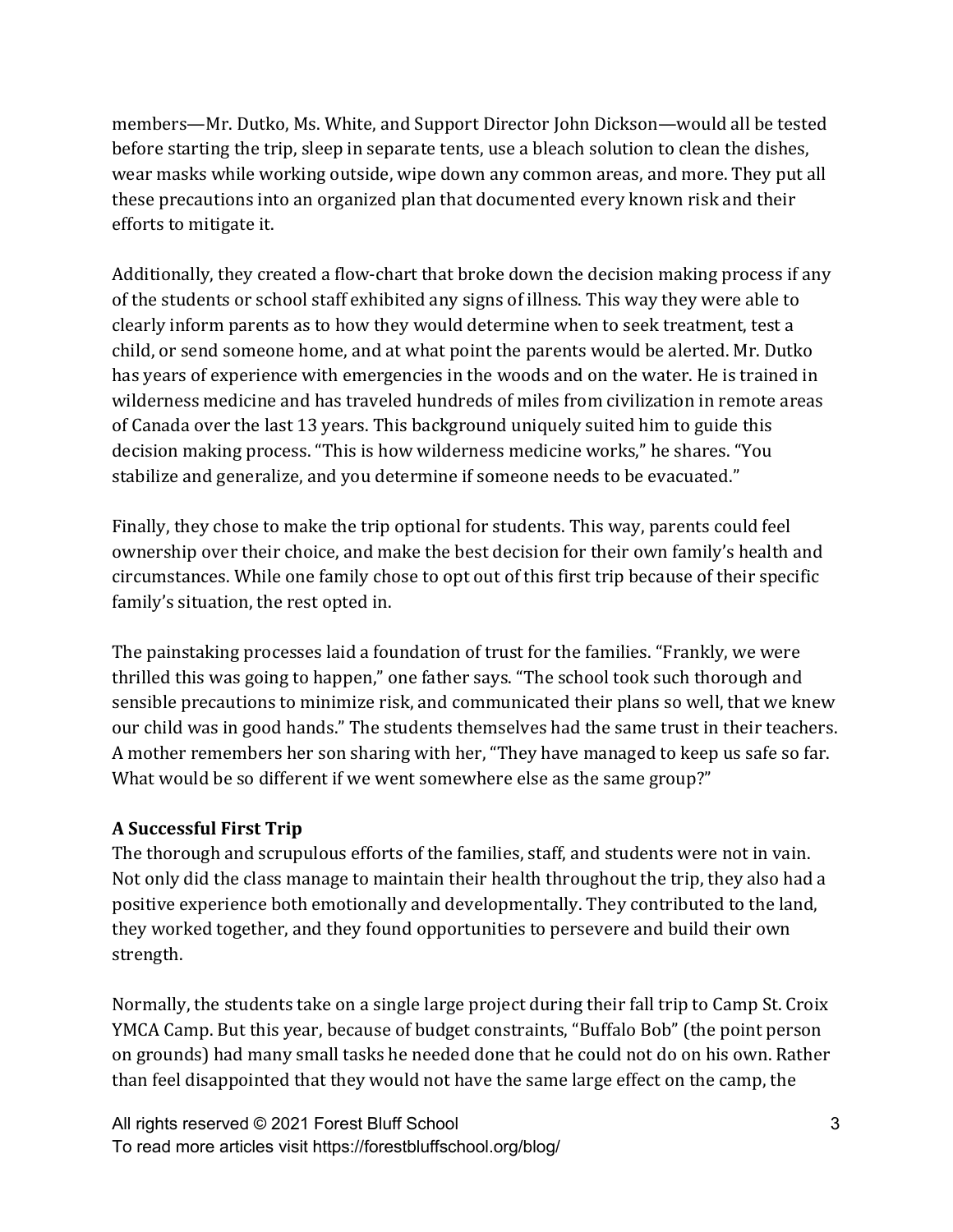students were buoyed by his gratitude. "They saw how much Bob appreciated it, and they saw his joy. It made them buy in," observes Mr. Dutko. They even cleaned up the side of the road, and took pride in gathering every tiny piece of styrofoam they could see. "I've always wanted to do this!" one student shared. In this way, the students were able to see the significance their efforts had in these humble tasks. Their confidence in themselves grew because their work served a real need in the world.

Ms. White remembers, "There was a day near the end when the students were deciding whether to push on. They were hot from working with their masks on, and tired from almost two weeks of physical labor. We were deciding what to do when we looked up and saw students returning to the group with fresh water bottles. They rose to the challenge and decided to keep going. It was a beautiful moment of resilience. We were so impressed."

This kind of profound effort arises spontaneously when children feel as though they have real work to do. "There were so many moments that felt real and challenging," Mr. Dutko observes. "The students respond to that - they can relate to that. This isn't just some activity adults are making them do. This is real and authentic."

It is this authentic work and feedback that gives these adolescents a deep sense of their own capabilities and the necessary contributions they can make to the world. They learn what they can do, and they learn to trust in their own competence. The fall trip, set against the backdrop of an anxious and uncertain world, nourished these Montessori Secondary Level students like nothing else could at the time. It was a "minor miracle," as one father shared. 

#### **Preparing for the Winter Trip**

Mr. Dutko and Ms. White both emphasize that they had no reason to think that their successful fall trip meant that a winter trip would be certain. The Covid positivity rate was high, transmission was high, and vaccines still were not available for most citizens. However, the school was still open, had no recent cases of Covid, and had no transmission. The teachers were able to see that the health protocols were keeping everyone healthy and safe, and they were open to the idea of going on the winter trip. Additionally, this time parents also had less anxiety. They knew how well the fall trip had gone, they could see that the school was successful in keeping children healthy, and everyone had learned more about how the virus spread—and didn't spread.

This year, the winter trip was scheduled to go to Ely, Minnesota, to the Wintergreen Dogsled Lodge. Students and teachers camp, hike, cross-country ski, snowshoe, work with the dogs, and ride on dog sleds. This is an unforgettable experience for the students, and

All rights reserved © 2021 Forest Bluff School To read more articles visit https://forestbluffschool.org/blog/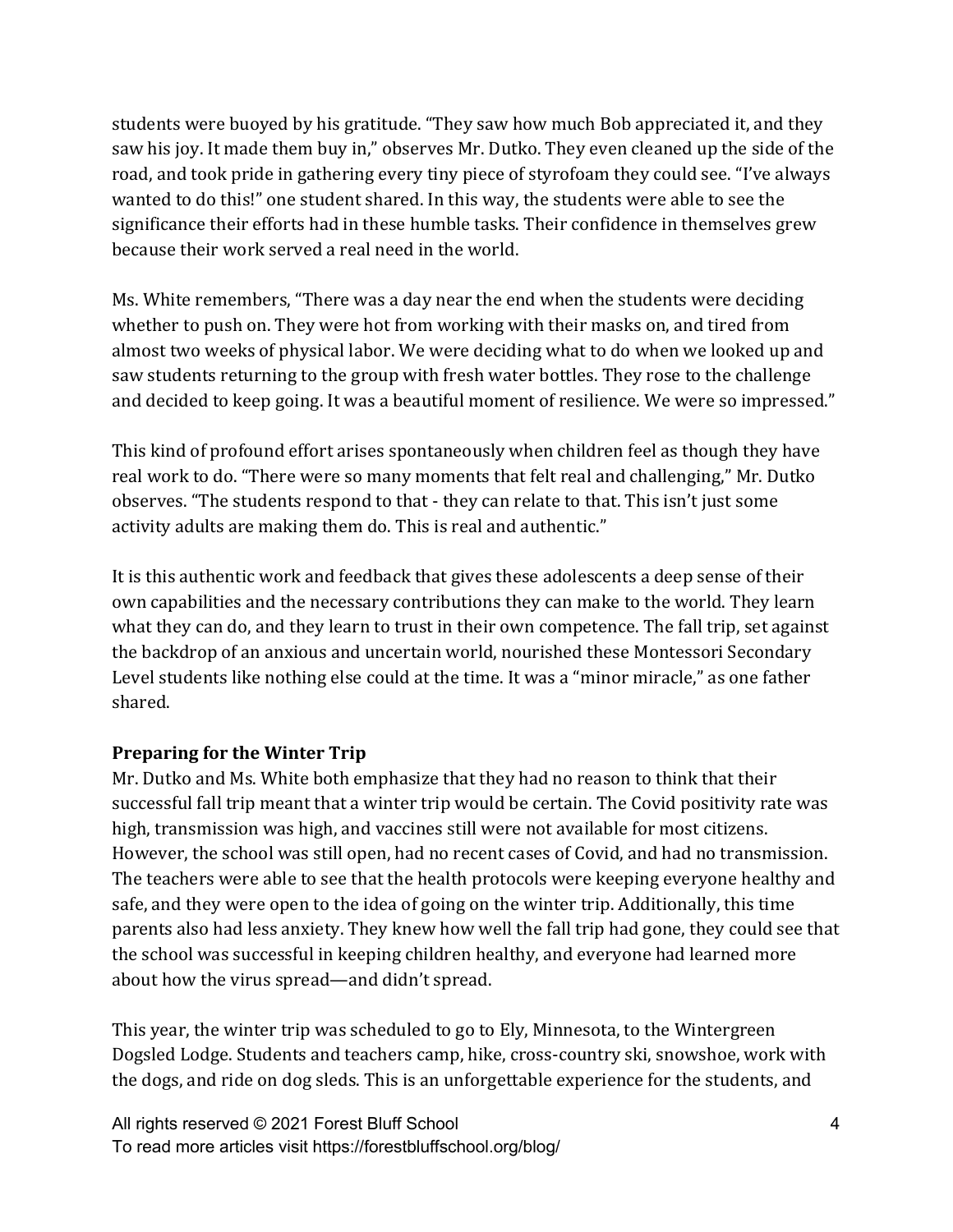they, along with their parents, were eager for the opportunity to make it work. "Our daughter had been looking forward to this [trip] literally for years," a father shares.

When Mrs. Preschlack called Wintergreen, legendary North Pole navigator and Wintergreen founder Paul Schurke answered the phone directly. "Can we do this?" Mrs. Preschlack asked. Mr. Schurke's answers were clear. "We can do this. We are ready. Your students are so special. We hope they'll come."

In this conversation, Mrs. Preschlack learned that the head of the department of health in Minnesota had visited the winter lodge herself and had gone over their practices and protocols to make sure they were safe. They could not have asked for a higher stamp of approval for their activity and destination.

Armed with this information, Mr. Dutko, Ms. White, Mrs. Preschlack, and Ms. Kelly set about to maintain the trust parents had given them by revisiting every single protocol. They created a new document that addressed every known risk for this particular trip, and how they would mitigate them. Similarly, they also created a new decision tree that reflected this endeavor. They shared the documents with the parents, and had individual conversations with every parent before finalizing their plan. This time, every family chose to participate. One mother shares her thoughts at the time: "A winter camping trip was a thrilling idea. And what better time to do this than with trained leaders?" This abundant trust in the teachers was clear.

# **A Successful Second Trip**

Students, parents, and teachers all wholeheartedly agreed that the second trip was a triumph. "This [winter] trip was truly a life-changing experience," a father observes. "It is remarkable how Forest Bluff School puts the students in a position to make these trips as meaningful as they are - they're overseen wonderfully, but the fact that the burden of planning and executing these trips falls more predominantly on the students than would be the case at almost any other school makes the payoff that much more genuine and meaningful."

The students' normal preparations were challenged further, not only because of Covid, but because of the freezing temperatures and snow of northern Minnesota. And because of the students' individual and team efforts in putting together this trip, the results were indeed "more genuine and meaningful." They were able to get away from the stress and restrictions of daily life, they worked hard with their bodies each day, and they cared for and connected with the animals. One mother shares that when her son came home, "He knew the names of all the dogs!"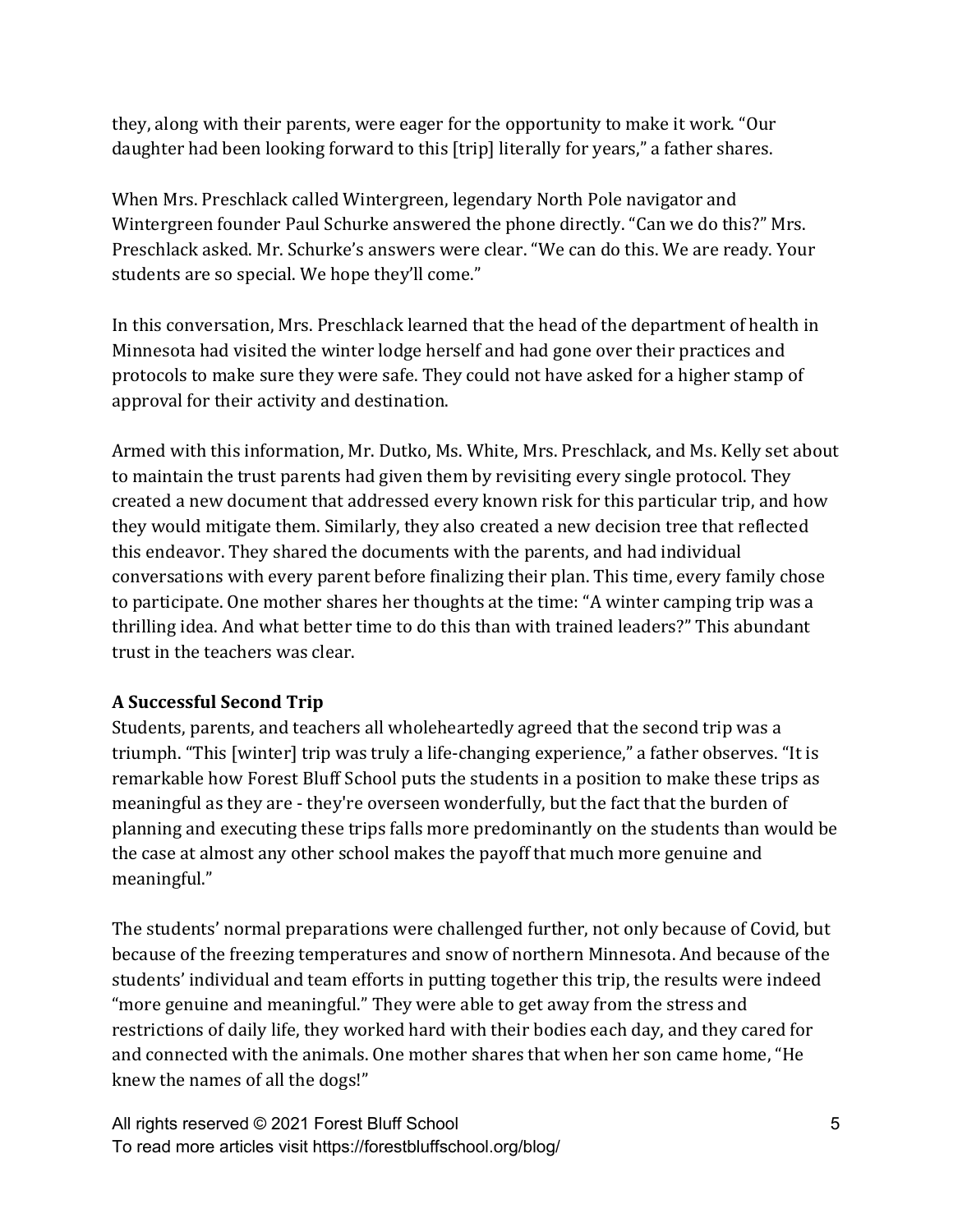This unique and incredible trip helped the children reconnect with nature, each other, and themselves. They grow in leaps when they have this experience. A mother shares, "You see a more grown up, more mature child coming back. They are closer to adulthood." They are closer to the men and women they will grow up to be. They are closer to who they want to grow up to be.

## **Preparing for the Spring Trip**

Parents and students were highly committed and enthusiastic about the spring trip, but, once again, the teachers and staff made no assumptions about safety or possibilities. "We started at zero every time. The spring trip was not inevitable," Mrs. Preschlack shares.

The students decided that the spring trip would be a canoe excursion in the Wisconsin wilderness. While this adventure has the benefits of isolation and open air, the water itself and the size of the campsites created new challenges. The risk of tipping into the water from the canoe made wearing masks dangerous, and because the places where they would camp had restrictions on the number of tents, students were going to have to share sleeping spaces. Additionally, given the risk of ticks, they could not simply choose to sleep uncovered on the ground.

These challenges required another complete set of safety considerations and protocols. This time, the logical solution was to create a true "pod" with the students and teachers. They would all take PCR tests before travel, and then become their own family for the remainder of the trip. This way, they could take off their masks when they were in the woods or on the water together, and they could share tents for sleeping.

This proposition, once again, required commitment from every family. Mrs. Preschlack recalls, "This took a lot of work." She reflects on the strengths of Mr. Dutko and Ms. White: "Abbey and Peter are both so sensitive to others' feelings. It is important to both of them to have everyone on board. They care so much." These dedicated teachers took the time and effort to reach every family, every parent, every student, and build the level of trust required for this endeavor.

A father shares, "There wasn't a shred of doubt in our minds that Forest Bluff School handled the preparation and execution of these trips with the students' safety foremost in their minds... It would have been easy—and irresponsible—to figure out how to make the trip happen without putting all of the safeguards in place that the school did. It is to their credit that they did the right thing, the hard thing, and made sure that all protocols were followed, and that parents bought into the school's plan, before embarking."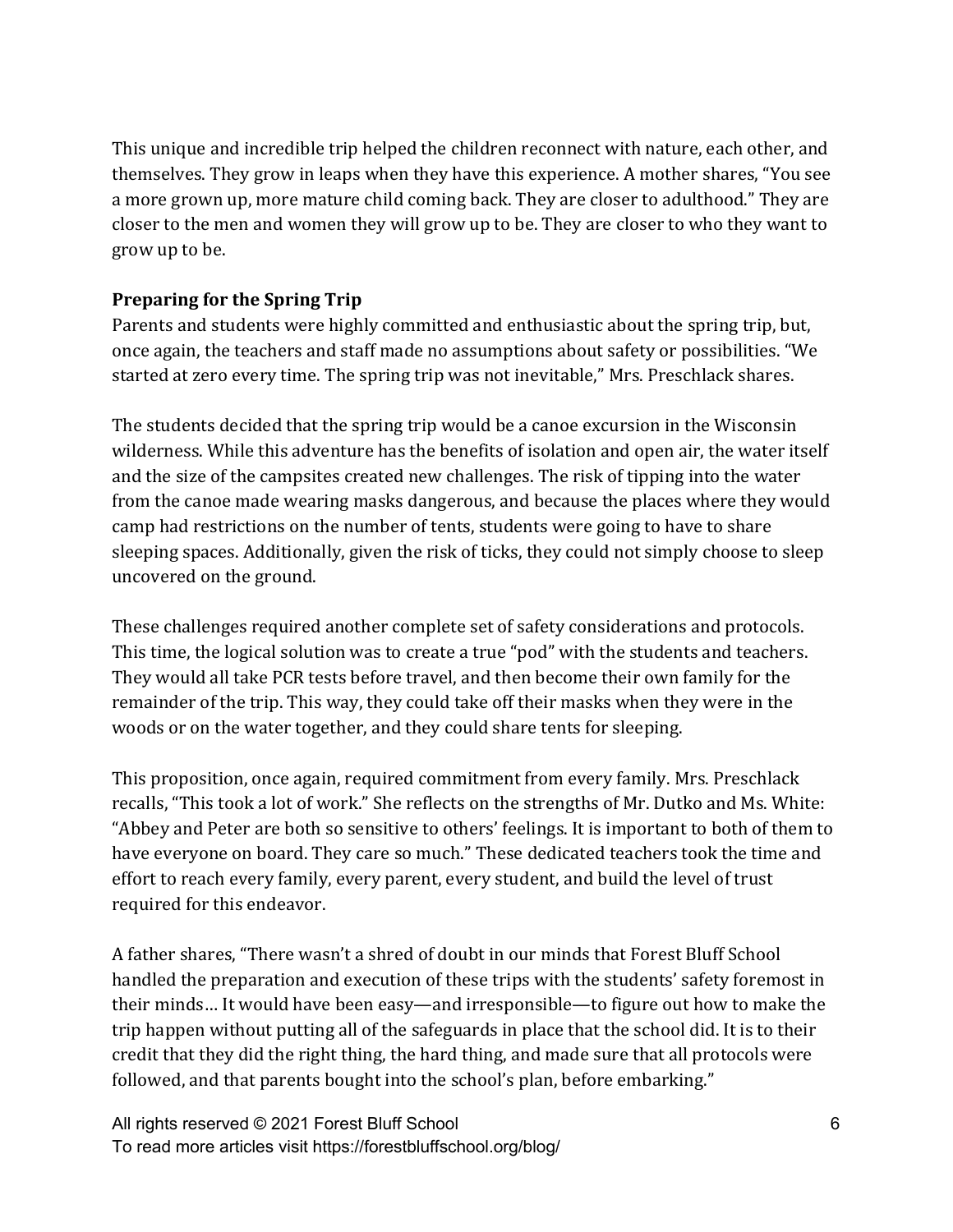His words show just how much the painstaking efforts of the teachers and staff mattered to the parents. They were trusting their children in the wilderness with three young teachers in the middle of a pandemic. For however much these parents wanted this experience for their children's developmental and emotional needs, it also required a leap of faith and confidence in the way the plans and processes would be set up on each individual trip.

## **A Successful Third Trip**

The spring canoe trip brought the efforts of the entire year to fruition. On this excursion, the students worked even harder, were even more responsible, and were even more attentive to each other's needs. Support Director Mr. Dickson shares, "I saw so much unity in the students... There was a group mindset of collaboration. I could tell the students were asking themselves, *Everyone else is doing something. What can I do right now to contribute and be a unified team in this difficult endeavor*?" 

This kind of awareness and maturity is beyond what is normally expected in a group of 13and 14-year-olds. These Montessori students came together amidst difficult circumstances and learned how to serve their community—and the vital ways that their own service mattered. 

This unity also displayed itself in the ways they treated each other. One day some members of the group decided they wanted to travel much farther than the other days in order to reach a specific destination. Other members of the group were hesitant about this idea and wanted to continue at their normal pace.

Mr. Dickson observed the negotiations and discussions that ensued. He recalls, "They were acutely aware that they needed consensus." One student suggested that they pair each reluctant traveler with an enthusiastic traveler. "The reluctant travelers knew they were with somebody who was willing to meet them where they were... The overall community was so supportive of every individual that nobody believed they would be left out or left behind." 

In the end, the group made it to their destination. Mr. Dickson says, "Their camaraderie and collaboration was foundational to their success. When a student feels that they can't accomplish something on their own but they know their peers will support them through the process with respect and patience, an extraordinary level of comfort and trust is built within the group."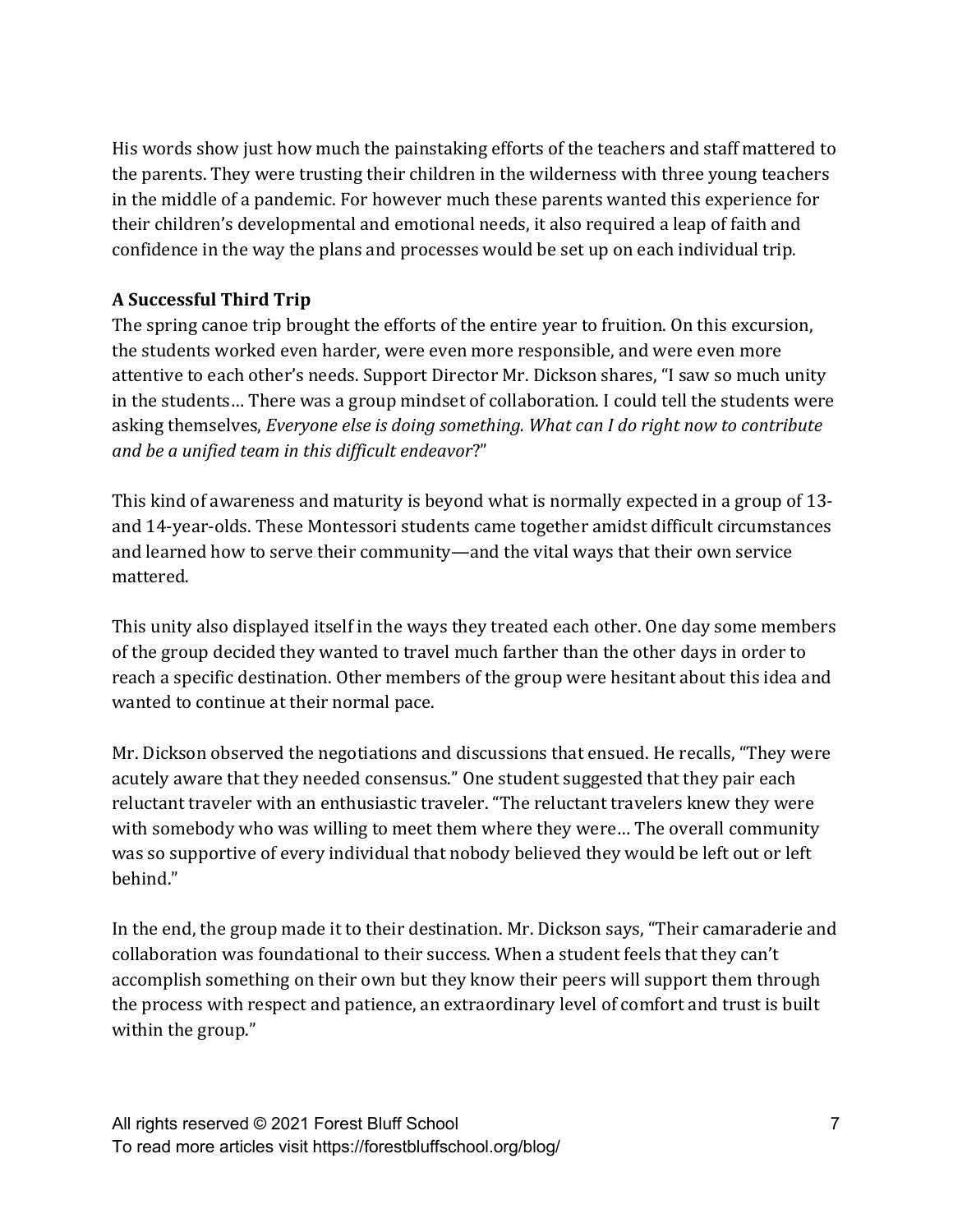The students were able to be successful because they trusted each other. They knew they were accepted for who they were. They believed in each other. Mr. Dickson recalls, "They trusted the group enough to know that everyone would show up and do their best." This kind of trust allowed them to be fully themselves and to see themselves—positively and accurately—through their classmates' eyes.

#### **Why These Trips Mattered**

These trips matter every year. They build confidence, they instill work ethic, they encourage independence, and they promote bonding. But this year they mattered even more. This has been a fearful and anxiety-ridden time. It has been filled with uncertainty, irregularity, unfamiliar rules, and limited opportunities for social interactions. It has been a challenging year for community and for trusting one another.

Planning and executing these trips required both community and trust. Everyone needed to come together. Everyone needed to wholeheartedly choose to be a part of this. Parents needed to trust Forest Bluff to take care of their children, the teachers and staff needed to trust families to fulfill their responsibilities, and the children needed to trust their teachers and each other. 

When children are in an environment where everyone believes in their mission and in each other, they have the freedom to grow into the best version of themselves. One mother reflects, "These trips have given my child the ability to *trust*—his classmates, teachers, and, most importantly, himself." In a year riddled with doubt and distrust, the Secondary Level excursions gave the students six weeks in a physical and emotional space where they did not need to doubt each other or themselves.

This mother goes on to share, "We can't teach our child this... The maturity comes because of this program. They have to navigate all of it... They have to process all of it." She recognizes something that is inherently true for all of humanity: No one can develop for you. You have to do it on your own. Each child must undergo their own experiences in life and take their own knowledge from it.

The Secondary Level trips provide the experiences necessary for confidence, trust in oneself, and maturity to develop. One girl shares, "I love the trips because they allow us to see each other at our worst. Then we don't need to be awkward with each other at school. We can just do our work. We know all of each other's strengths and weaknesses."

There is something profound in experiencing this kind of community—a place where there is so much faith and confidence that each individual can be fully who they are, and be

All rights reserved © 2021 Forest Bluff School To read more articles visit https://forestbluffschool.org/blog/